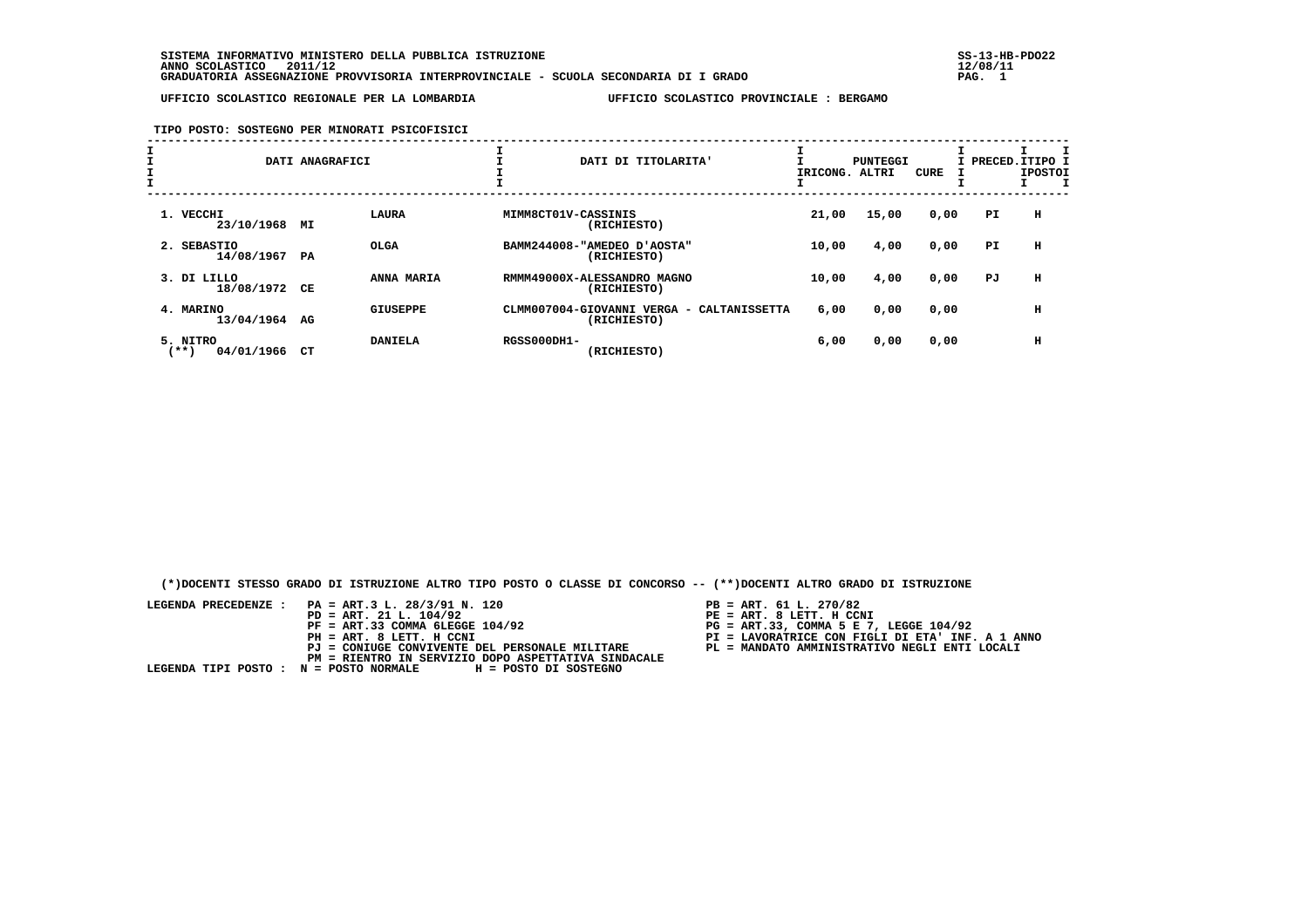**UFFICIO SCOLASTICO REGIONALE PER LA LOMBARDIA UFFICIO SCOLASTICO PROVINCIALE : BERGAMO**

 **TIPO POSTO: SOSTEGNO PER MINORATI DELL 'UDITO**

| <b>L</b> |                                 | DATI ANAGRAFICI |                |                     | DATI DI TITOLARITA'                        | IRICONG. | PUNTEGGI<br>ALTRI | CURE | I PRECED. ITIPO I | <b>IPOSTOI</b> |  |
|----------|---------------------------------|-----------------|----------------|---------------------|--------------------------------------------|----------|-------------------|------|-------------------|----------------|--|
|          | 1. VECCHI<br>23/10/1968 MI      |                 | <b>LAURA</b>   | MIMM8CT01V-CASSINIS | (RICHIESTO)                                | 21,00    | 15,00             | 0,00 | PI.               | н              |  |
|          | 2. SEBASTIO<br>14/08/1967 PA    |                 | <b>OLGA</b>    |                     | BAMM244008-"AMEDEO D'AOSTA"<br>(RICHIESTO) | 10,00    | 4,00              | 0,00 | PI                | н              |  |
|          | 3. NITRO<br>$***$<br>04/01/1966 | CT              | <b>DANIELA</b> | <b>RGSS000DH1-</b>  | (RICHIESTO)                                | 6,00     | 0,00              | 0,00 |                   | н              |  |

 **(\*)DOCENTI STESSO GRADO DI ISTRUZIONE ALTRO TIPO POSTO O CLASSE DI CONCORSO -- (\*\*)DOCENTI ALTRO GRADO DI ISTRUZIONE**

 **LEGENDA PRECEDENZE : PA = ART.3 L. 28/3/91 N. 120 PB = ART. 61 L. 270/82 PD = ART. 21 L. 104/92 PE = ART. 8 LETT. H CCNI**PB = ART. 61 L. 270/82<br>PE = ART. 8 LETT. H CCNI  **PF = ART.33 COMMA 6LEGGE 104/92 PG = ART.33, COMMA 5 E 7, LEGGE 104/92 PH = ART. 8 LETT. H CCNI PI = LAVORATRICE CON FIGLI DI ETA' INF. A 1 ANNO PJ = CONIUGE CONVIVENTE DEL PERSONALE MILITARE PL = MANDATO AMMINISTRATIVO NEGLI ENTI LOCALI PM = RIENTRO IN SERVIZIO DOPO ASPETTATIVA SINDACALE LEGENDA TIPI POSTO : N = POSTO NORMALE H = POSTO DI SOSTEGNO**